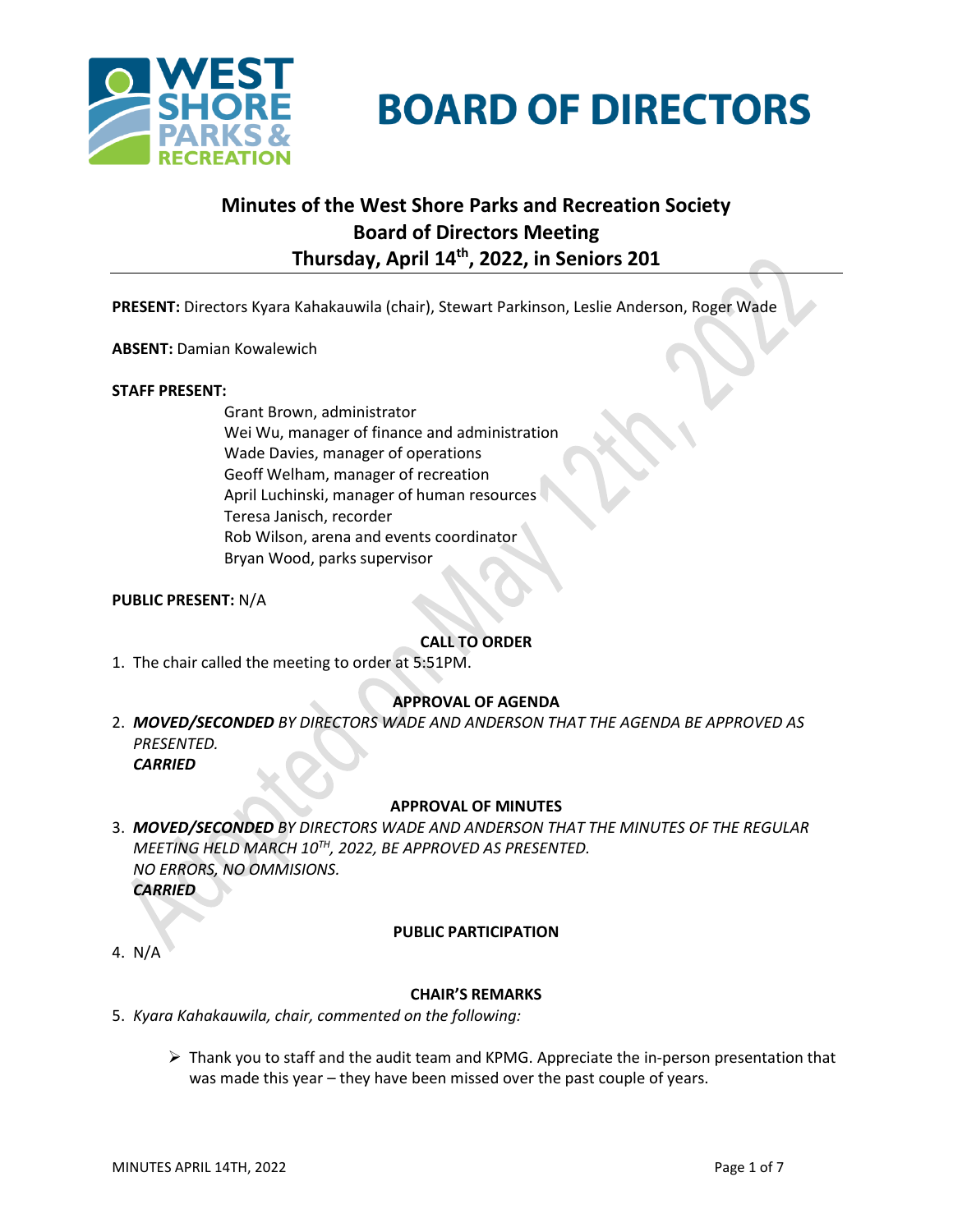## **STANDING COMMITTEES**

6. Finance committee *Stewart Parkinson, finance committee chair commented on the following:*

- $\triangleright$  Auditors from KPMG attended the finance committee meeting and presented on the WSPRS 2021 Financial Audit Findings Report. The finance committee recommends that the WSPRS board of directors approve the WSPRS Financial Statements for the 2021 Fiscal Year.
- $\triangleright$  Grant Brown, administrator, recommended increases to the 2022 insurance deductibles to keep them in line with the budget.
- $\triangleright$  Grant Brown, administrator, proposed an amendment to the 2022 capital project schedule upgrade for LED lighting in The Q Centre Arena and The JDF Arena.

*MOVED/SECONDED BY DIRECTORS WADE AND ANDERSON THAT THE FINANCIAL STATEMENTS FOR THE YEAR ENDING IN 2021 BE APPROVED AS PRESENTED. CARRIED* 

*MOVED/SECONDED BY DIRECTORS PARKINSON AND WADE THAT THE CHANGE TO THE INSURANCE PREMIUMS BE APPROVED AS PRESENTED. CARRIED* 

*MOVED/SECONDED BY DIRECTORS PARKINSON AND WADE THAT THE CHANGE TO THE 2022 CAPITAL PROJECT SCHEDULE UPGRADE FOR THE Q CENTRE ARENA LIGHTS AND THE JDF ARENA LIGHTS BE APPROVED AS PRESENTED. CARRIED* 

#### KPMG STAFF LEFT AT 5:53PM

## **OLD BUSINESS**

#### 7. **a) Asset management plan update**

*Grant Brown, administrator, commented on the following:*

- $\triangleright$  Brief update for board members. There will be a presentation to the board towards end of May and then to the Mayors and Council in June.
- $\triangleright$  We have a complex asset management piece. Funding for it flows through our reserves.

## **b) Tenant advertising update**

*Grant Brown, administrator, commented on the following:*

➢ Overview for the board. Neither club wants to go with what has been proposed. We're still in ongoing negotiations.

*MOVED/SECONDED BY DIRECTORS WADE AND PARKINSON THAT THE REPORTS for 7. A) AND B) BE RECEIVED AS PRESENTED. CARRIED*

 **NEW BUSINESS**

8.N/A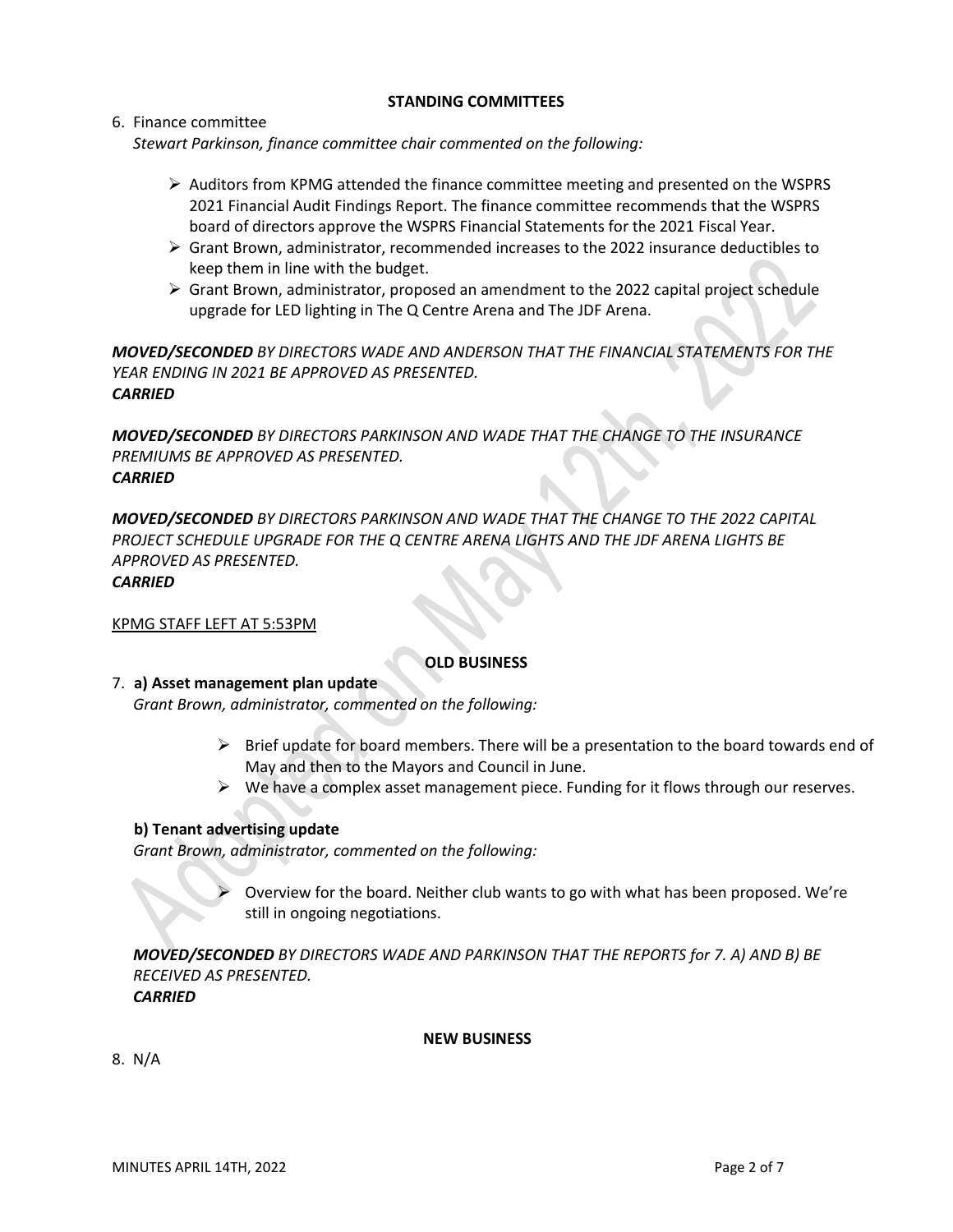#### **FOR INFORMATION**

#### 9. **a) Arena and Events report**

*Rob Wilson, arena and events coordinator, presented a PowerPoint presentation that highlighted what WSPR has done over the last year and what will be happening this year. Also highlighted the staff changes in the department.*

## **b) Parks report**

*Bryan Wood, parks supervisor, presented a PowerPoint presentation that highlighted capital improvements (equipment and other assets); and maintenance.*

#### ROB WILSON AND BRYAN WOOD LEFT AT 6:36PM

#### **c) Call for Artists update**

*Geoff Welham, manager of recreation, commented on the following:*

- $\triangleright$  We closed the request for applications and had a great uptake from 3 out of the 5 municipalities – Highlands and Metchosin did not have any applications.
- $\triangleright$  We had over 20 applicants including indigenous artists, and youth artists.
- $\triangleright$  We will have one judge from each municipality and currently still needing one from Langford.

#### **d) Finalized board of directors 2022 meeting schedule**

➢ *Everyone has received this information now, including all deputy clerks.*

#### **e) 2022 Energy report**

*Grant Brown, administrator, highlighted the following:*

- $\triangleright$  A continuation of last year's update on the work that has been done. The trend is still a decrease in consumption. We will continue to make improvements as we can.
- $\triangleright$  Another grant has been applied for that will see all lights converted to LED that have not already been done.

## **f) Administrator's Report**

*Grant Brown, administrator, highlighted the following:*

## **Administration/Human Resources**

The annual audit took place during March which saw KPMG staff onsite for five days. Staff worked with the auditors to address process changes due to the change in recreation software, as well as provide explanation for financial improvements realized by WSPRS as COVID-19 related restrictions were lifted. The finance team will now shift their focus to 2022 and closely monitor WSPRS' financial progress.

The flexible work week trial that was agreed upon in the fall contract negotiations has been rolled out with a handful of staff participating. The successes and challenges of the trial will be reviewed with the union through the 1-year term with the goal of developing a successful program that will aid in staff retention and recruitment, as it supports a healthy work/life balance for the WSPRS staff. The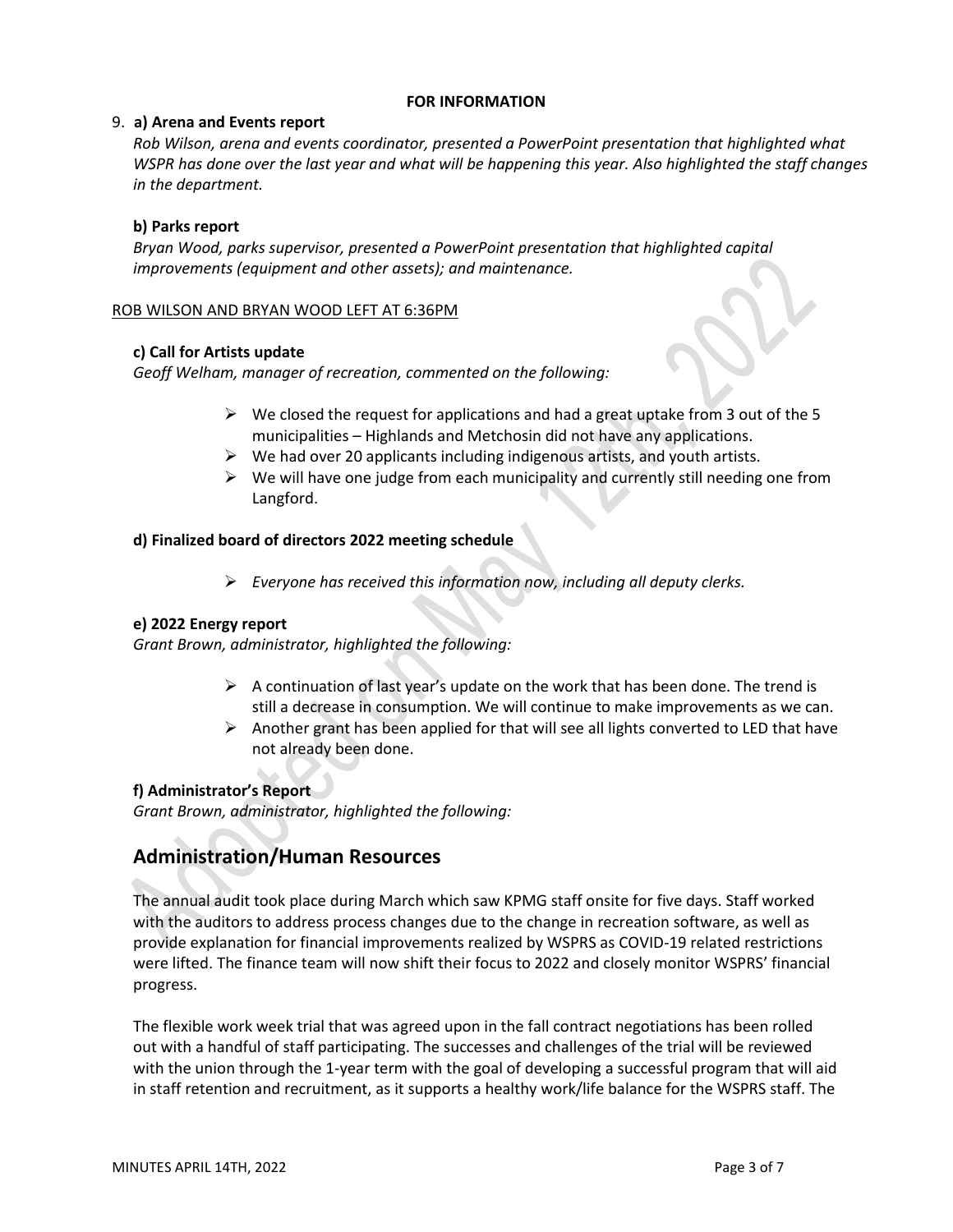staff eligibility for trial participation was purposefully restrictive to improve its chances of success and options to expand eligibility will be explored at its conclusion.

WSPRS has received grant funding for the long awaited skatepark, however, we are unable to announce the name of the provider at this time. These funds will be matched with municipal contributions and fundraising efforts to see this project come to fruition. The skatepark will be located in the lower park adjacent to the volleyball courts. A Request for Proposals (RFP) has been issued on the BC Bid website and closes on April  $20<sup>th</sup>$ , 2022, at noon.

As a method to further strengthen the WSPRS brand, staff will be making some improvements to the exterior signage. This includes: refreshing the logos on the marquee street sign, as well as the addition of lit signage at the main entrance to the JDF Recreation Centre, resulting in improved site recognition and entrance lighting. Furthermore, regular staff were provided with new updated WSPRS shirts as a thank-you for their continued dedication and hard work.

## **Operations**

## **Maintenance**

A few significant mechanical failures were experienced in March. The Q Centre dehumidifier chain sprocket came loose and required new rivets be put in. The chain was reinstalled and aligned. The Q Centre air handling unit #2 gas blower failed and as a result the upper lobby was receiving heat. The blower was replaced with a used unit that will suffice until these units are replaced later in the year. The pool dehumidifier also had air flow sensor issues that required calibration and balancing to achieve negative pressure in the pool area.

The annual shutdowns for the kids cove, playroom and kids cottage took place. Walls were renovated to remove some of the Netflix additions that lacked longevity. Floors and carpets were cleaned throughout.

Bi-annual service took place on air handling units in various buildings. All units had a full coil cleaning. The leisure pool UV system had its bulbs replaced and the unit was fully serviced, this occurs once every year and a half. Monthly preventative maintenance was completed on the pool pump strainers, and Pool ChlorKing salt water chlorine generators were acid washed and replaced.

The JDF Arena ice has now been removed and lacrosse line painting has begun as well as preparing for Cascadia's return to look after the arena board deficiencies.

## **Parks**

Preparations are underway in many areas to ready the WSPRS outdoor facilities for the increased usage that comes with spring and summer. Aeration of the lawn bowl greens, fields, and golf greens are all underway. Fields will undergo their annual shutdowns shortly, allowing crews to conduct maintenance that interferes with normal usage. These shutdowns also allow fields to rest and recuperate after a heavy season of usage, which increases turf strength.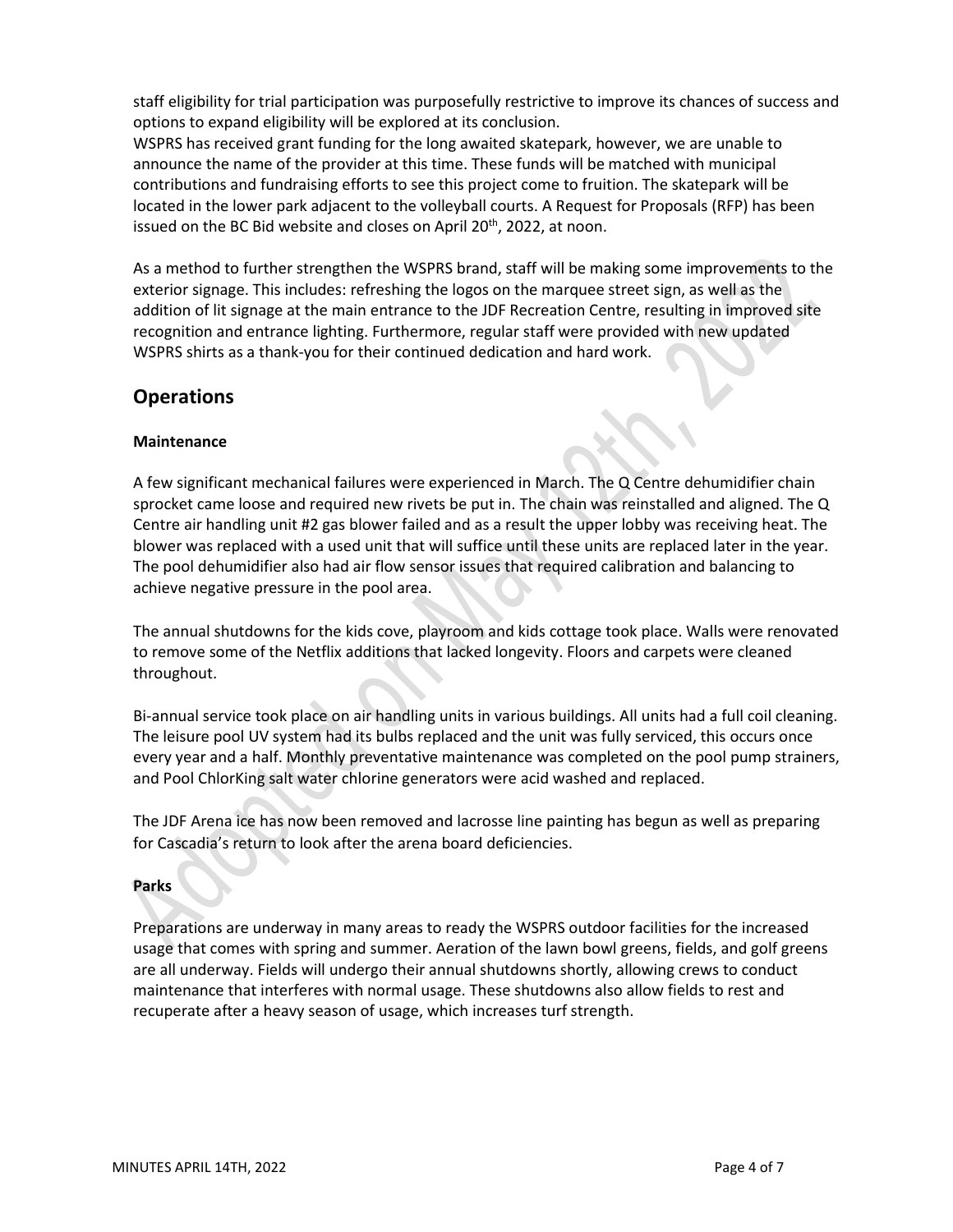## **Programs**

## **Community Recreation**

Spring break was a very busy time in and around the recreation centre. A wide variety of camps ran with great numbers including preschool camps, 2 licensed camps, active camp, aspiring artists camp, a general camp at Centennial Centre, forest school, Soccertron, and horseback riding. Community recreation staff have been conducting summer camp hiring and it was great to see an increase in applications in comparison with recent job postings. Two new summer supervisors were hired, and we are in the process of hiring our general camp leader positions.

Our first ever "call for artists" was released. Local artists are encouraged to submit an expression of interest to design a piece of artwork which will enhance and provide vibrancy to the new program spaces at Juan de Fuca Recreation Centre. Deadline for submission is April 1<sup>st</sup>, 2022, at 5PM. We have had a lot of positive feedback around the call for artists from the school community, as well as local artists. We look forward to reviewing the submissions with each municipality.

WSPR was successful in securing \$14,000 in grant funding through the Canadian Parks and Recreation Association (CPRA) for the Youth Employment Experience program. This is the second time WSPRS has been a recipient of this funding. It will support a youth mentorship program for youth 15 – 30 years. The program incorporates a large customer service component which assists people using the programs and services of WSPR. Youth engaging in this employment experience will be familiarized and have meaningful interactions with the following sectors:

- Sport and community user groups;
- Arts and culture events and programming;
- Community partners such as School District 62, Island Health, Indigenous communities, ethno-cultural groups and youth service providers; and
- Onsite partners such as the Seniors Centre, WildPlay and the Greater Victoria Library.

## **Aquatics, Fitness and Weights**

With the removal of the mask mandate, March has seen a tremendous uptick in all programming and drop-ins. There has been strong registration for most registered fitness, rehabilitation and wellness programs. 89% of registered programs ran successfully with many programs gaining momentum. Drop-in fitness classes will remain reservable, permitting patrons to reserve their spot in a class through the website up to two weeks in advance. In person drop-ins remain available, space permitting. This method has received positive feedback by both patrons and reception in helping to streamline the check-in process and experience.

The weightroom admissions have seen a steady increase with peak times reaching 60+ participants. The increase in usage has also been noted at nonpeak times, such as 9:00 to 10:00PM with more than average use. Signage has been posted to remind patrons to respect everyone's comfort level with the easing of restrictions, as well as personal space and the weightroom will continue with added safety measures, such as personal cleaning spray bottles, enhanced cleaning procedures, and distanced equipment spacing.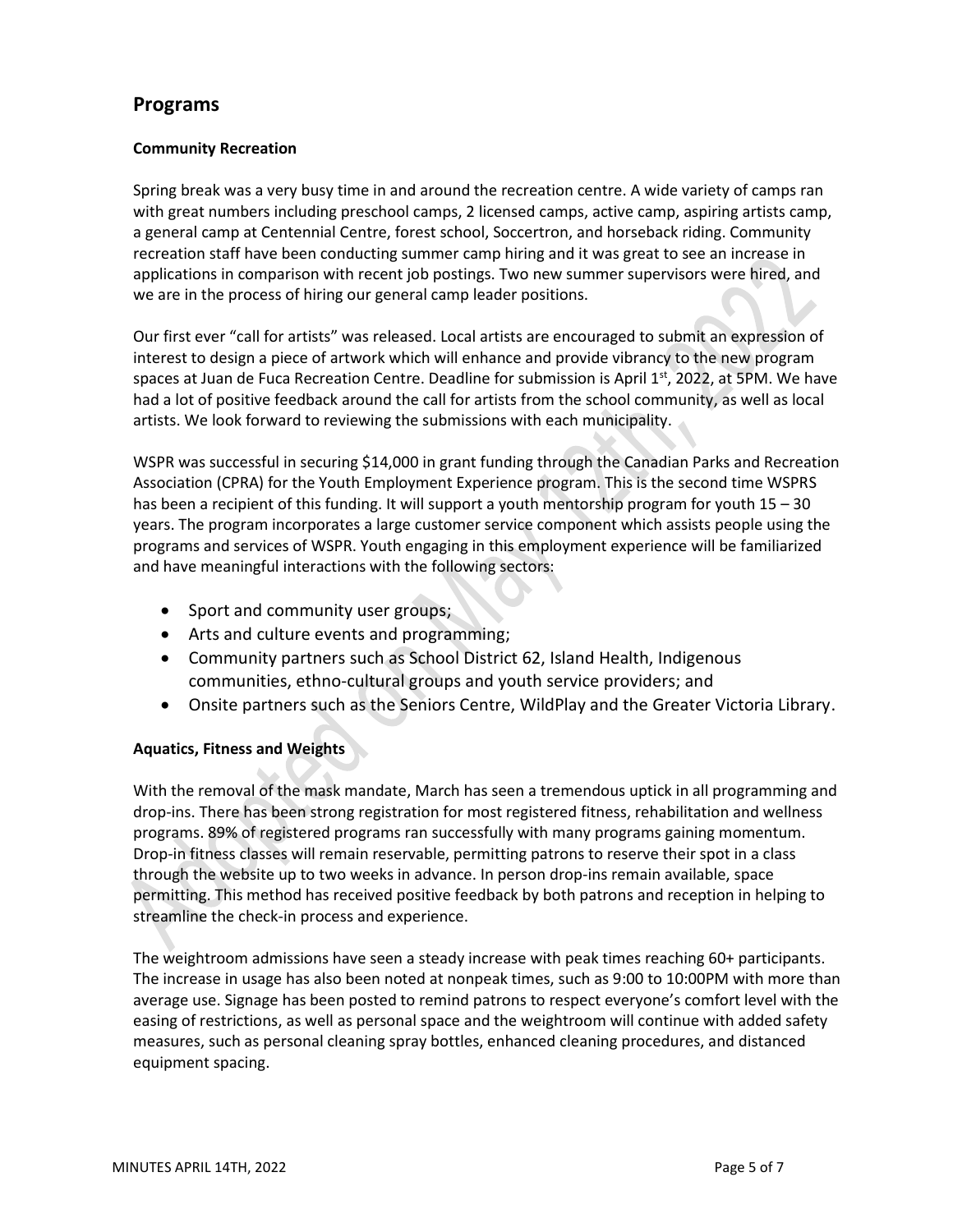In the pool area, the AquaFit program has expanded further with the addition of another instructor. We are now offering 10 classes a week, twice a day Monday – Friday. Feedback from these classes has been excellent. Spring break drop-in swims during daytime hours were frequently at capacity. Staff would manage a line-up in the main lobby to allow entrance upon spaces opening up.

#### **Arena, Events and Golf**

The Grizzlies regular season came to a completion on March 25<sup>th</sup>, and they are heading to the BCHL playoffs beginning on April 1<sup>st</sup> in Langley. Games 3 and 4 will be on April 5<sup>th</sup> and 6<sup>th</sup> at The Q Centre Arena. The Grizzlies also held their annual spring assessment camp on March 23<sup>rd</sup> and 24<sup>th</sup>.

The ice came out of the JDF Arena on March 29<sup>th</sup> to make way for the completion of the snow pit which is scheduled to begin the following week.

The ISC held the provincial Judo championships on March 18<sup>th</sup>, 19<sup>th</sup> and 20<sup>th</sup>. This was a new event for the space, and it was very well received by organizers and participants.

All three outdoor playing fields were home to a U18 7s Rugby tournament on March 18<sup>th</sup> as JDF Soccer has now finished for their season. The box lacrosse and ball seasons are now underway.

#### **Inclusion, Diversity and Equity**

The recommendations from the regional LIFE program review completed in 2019 are being implemented for 2022 after being paused during COVID-19 restrictions. WSPRS is seeing an increase in "Newcomer" families with refugee status and anticipate more as local families assist family members from the Ukraine.

*Grant Brown, administrator, added the following to the report.*

- $\triangleright$  The VIHA testing site has concluded and demolition has begun. The last day of operation was April 10<sup>th</sup>, and final walk through will be April 26<sup>th</sup>. The Seniors will then have full access to the facility.
- $\triangleright$  The Skatepark RFP has been posted and closes on April 25<sup>th</sup>. Geoff Welham advised that he talked with the funders this week and can announce the project will move forward, just cannot name the funders yet. The Minister responsible is travelling throughout BC but there are no plans for a stop here in the West Shore to announce the project. We will be choosing a contractor once the RFP closes and would like to announce it then.
- This week concluded a very successful spring/summer registration. There were staggered registration days to help with the server load. Changes had been made on the backend to Intelli. No dropped registrations or payment issues. We're about 3x ahead of where we were last year. Our only limitation is space and staff. Swimming lessons are still the most popular item.

*MOVED/SECONDED BY DIRECTORS WADE AND PARKINSON THAT THE REPORTS for 9. A), B), C), D), E) AND F) BE RECEIVED AS PRESENTED. CARRIED*